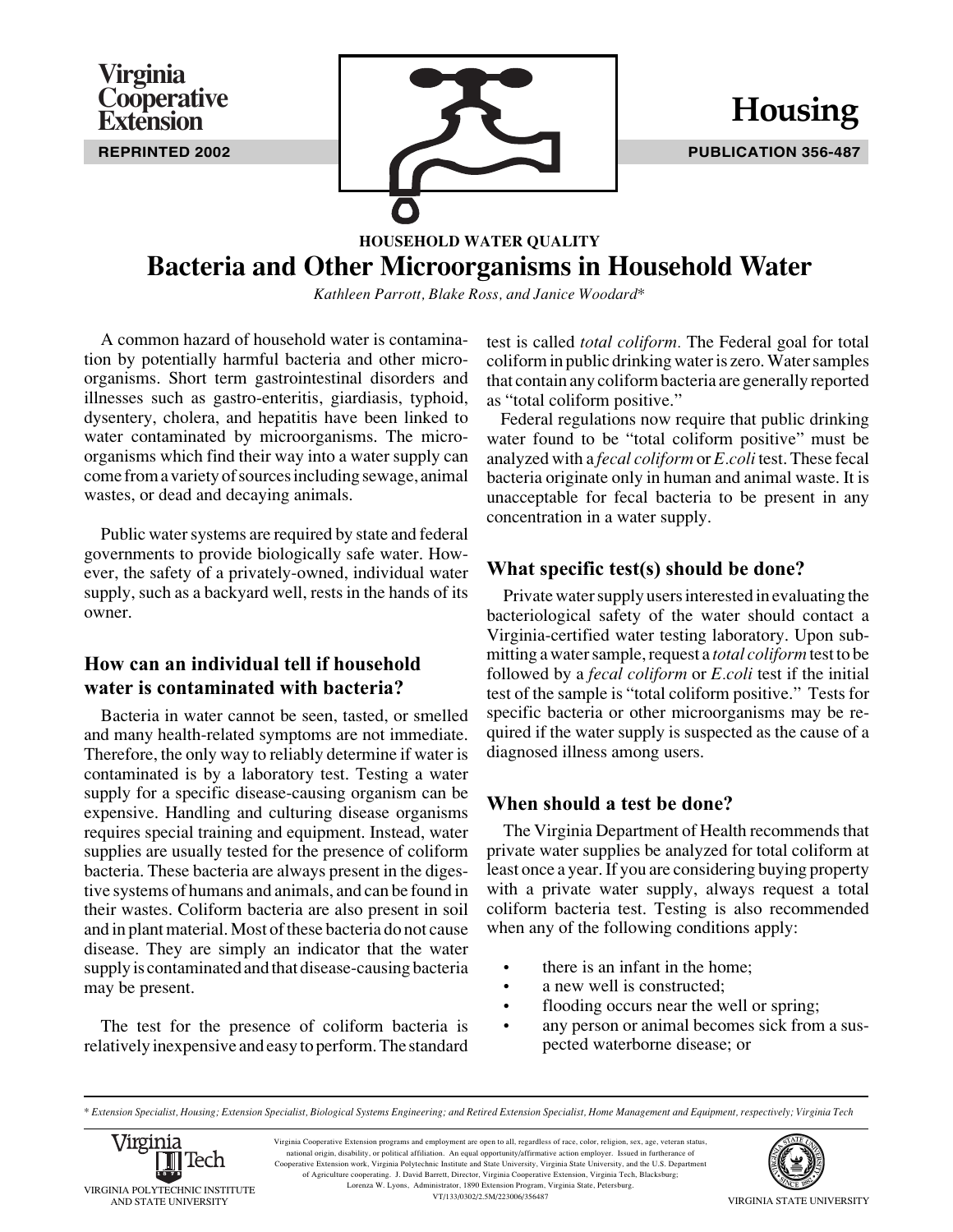the water supply system on a well or spring has been disassembled for repairs to components such as the well itself, pump, pressure tank, treatment devices or pipe lines.

#### **What should I do if my water is contaminated with bacteria?**

First, don't panic! You have probably been drinking this water for some time with no ill effects and could possibly continue to do so. While you and your family may have developed some immunity to harmful bacteria present in the water, there is no assurance that you won't suffer ill effects in the future as a result of continued exposure. Further, guests in your home who do not have this immunity may experience more immediate problems.

Learning that your water supply has been found to be contaminated with bacteria should encourage you to take action. So that you can prevent a potential problem from getting worse, you need to identify the possible source(s) of contamination and take corrective steps to purify the contaminated water.

#### **What should be done to eliminate contamination in household water?**

Household water from surface water supplies streams, ponds, and cisterns—is especially susceptible to contamination and, in most cases, should be continuously disinfected, as described later in this publication. Additional treatment, such as sedimentation, coagulation, and filtration, may be needed to provide a suitable supply of water.

According to the U.S. Environmental Protection Agency, *septic systems* are a major source of contamination of an underground water supply (well or spring). Inappropriate siting of drainfields, and poor design, construction, and maintenance of septic systems, coupled with improper well or spring box construction, can lead to contamination of household water. At a minimum, having your septic tank pumped out every three to five years is recommended to reduce the probability of contamination.

*Preventing the direct entry of surface water to a well or spring* is an important option to consider to protect the supply from contamination with bacteria. It is important to remember that the groundwater supply itself may not necessarily be contaminated; rather the well or spring, if improperly constructed, may be funnelling contaminants from or near the land surface down into the groundwater.

A properly protected well is evidenced by the well casing extending 12 inches or more above the surface of the ground and the ground sloping away from the well to prevent surface water from collecting around the wellhead. The top of the casing should have a tight-fitting sanitary well cap. Additional protection from surface drainage should be provided by sealing the casing with cement grout to the depth necessary to protect the well from contamination.

Springs are particularly susceptible to bacterial contamination since they are generally located in surface water drainageways. A properly protected spring is developed underground and the water channeled to a sealed spring box. At no time should the water be open to the air at the surface.

Other measures to take are: 1) *keep all animals away from the well or spring area; 2) keep the plumbing system clean.* Any time work is performed on the plumbing or pump, the entire water system should be disinfected with chlorine, as described below. Simply pulling the pump out of the well, setting it on the grass to work on it, and returning it to the well is enough to contaminate the water supply with bacteria.

### **How can safe drinking water be made temporarily available while the source of contamination is being found and eliminated?**

Boiling water is an extremely effective means of disinfection. Boiling your water continuously for 15 minutes will kill all bacteria. You could also purchase bottled water or use water from another source known to be safe for drinking and cooking.

Fresh liquid chlorine bleach containing 5.25 percent available chlorine (commonly found in grocery stores for laundry and other household purposes) can be added to a gallon of drinking water on an emergency basis. If the water is clear, add 8 drops of bleach; if the water is cloudy, add 16 drops. Mix bleach in water thoroughly and let stand for 30 minutes before drinking.

### **How can the water supply be made safe to drink after the source of contamination has been eliminated?**

The Virginia Department of Health recommends cleaning and sanitizing a contaminated well or spring, and the entire plumbing system, by *shock chlorination*. See directions in the box on page 3.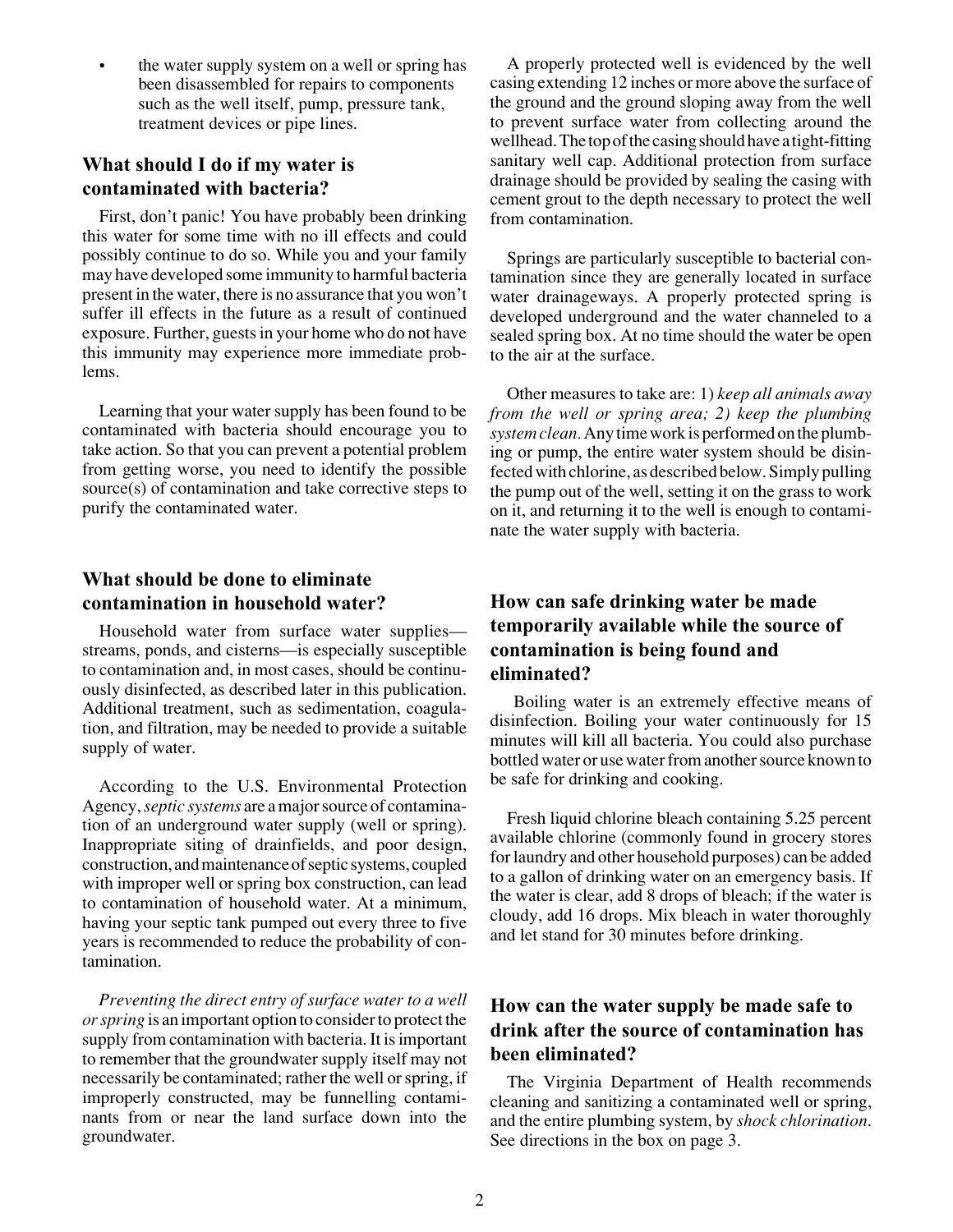# **Shock Chlorination Process**

#### Wells

- 1. Pour the proper amount of liquid chlorine bleach or powdered chlorine mixed with several gallons of water directly into the well (See Tables 1a and 1b on page 4.)
- 2. Connect a garden hose to a nearby faucet and wash down the inside of the well for about 15 minutes.
- 3. Open each faucet inside and outside the house one at a time and let the water run. Close the faucet after a strong odor of chlorine is detected. If a strong odor of chlorine cannot be detected, add more chlorine to the well.
- 4. Let the water stand in the plumbing system for 12 to 24 hours. Do not run any water during this time.
- 5. Flush the system of remaining chlorine. Do this, one faucet at a time, starting with the outside faucet(s). This order will reduce the load on your septic system. Let each faucet run until chlorine odor is no longer noticeable.

#### Springs

- 1. Scrub the walls of the spring box with a solution of 1/2 cup of liquid chlorine bleach (1 tablespoon calcium hypochlorite) and as much water as needed to clean the area
- 2. For each 100 gallons of water to be disinfected, mix 1 1/2 quarts of liquid chlorine bleach (3 ounces calcium hypochlorite) with several gallons of water. (A spring box holds 7 1/2 gallons of water for each 1 cubic foot of storage space.)
- 3. Follow step 3 in directions given for shock chlorinating wells.
- 4. Let the water stand in the plumbing system for at least 12 hours. If the spring flow is low enough, it may be possible to keep the disinfectant in the spring box for the required time. Otherwise, you will have to add disinfectant continuously throughout the period.
- 5. Follow step 5 in directions given for shock chlorinating wells.

This treatment introduces high levels of chlorine in the water. Chlorine compounds are usually added to the water in solution form. The chlorine added may be fresh liquid chlorine bleach (sodium hypochlorite), containing 5.25 percent available chlorine, or soluble tablets or powder used for disinfecting swimming pools (calcium hypochlorite), containing about 70 percent available chlorine.

If you have water treatment equipment, such as a water softener, iron filter or sand filter, check the manufacturer's literature before shock chlorinating to prevent damage from strong chlorine solutions. Disconnect or by-pass carbon or charcoal filters during shock chlorination because the process will use up the capacity of these filters.

*Be careful* when handling concentrated chlorine solutions. Wear rubber gloves, goggles, and a protective apron when handling chlorine solutions. If it accidentally gets on your skin, flush immediately with water.

*Never mix* chlorine solutions with other cleaning agents or ammonia because toxic gases may be produced.

*Do not* use "fresh scent" or other chlorine bleach containing perfumes, "all fabric" bleaches or fabric softeners. Plain chlorine laundry bleach should be used for disinfecting water. Chlorine solutions lose strength while standing or when exposed to air or sunlight. Make fresh solutions frequently to maintain effectiveness.

Wait one to two weeks and retest your water for bacteria. Before retesting, check to be sure there is no chlorine left in the well or spring system using an inexpensive chlorine test kit (usually available at pool supply stores). If shock chlorination and measures to prevent contamination do not eliminate the bacteriological problem, continuous disinfection may be necessary.

#### **How can water be continuously disinfected?**

Most household water can be disinfected continuously by chlorination, distillation, ultraviolet light, or ozonation. *There is no ideal disinfection method;* each has its advantages and limitations.

*Chlorination is* widely used to disinfect water because it destroys bacteria within a reasonable contact time and provides long term protection. Chlorine, readily available at a low cost, is easy to handle and is also effective in controlling algae.

Chlorine also has its limitations. Its solutions are only moderately stable, and organic matter as well as iron and manganese can interfere with the action of chlorine. Low levels of chlorine normally used to disinfect water are not an effective treatment for the parasite *Giardia. A* relatively high chlorine level must be maintained for at least 30 minutes to kill *Giardia.* High chlorine concentrations can have objectionable tastes and odors, and even low chlorine concentrations react with some organic compounds to produce strong, unpleasant tastes and odors. Chlorinators, although simple to operate, require regular refilling with chemicals.